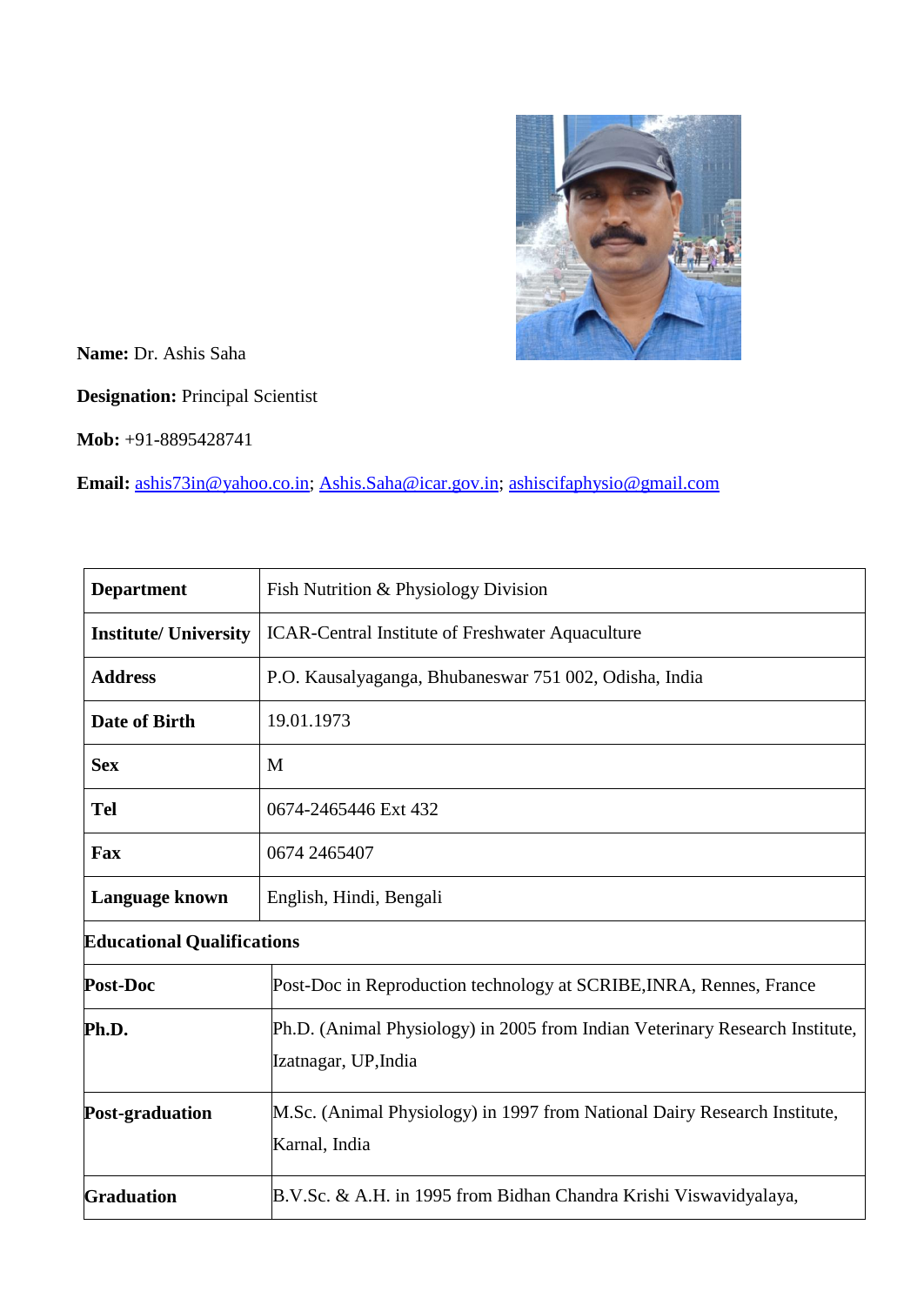|                                                                   | Mohanpur, India.                                                                                                                                                                                                                                                                                                                                                                                                                                                                                                                                                                                                                                                                      |
|-------------------------------------------------------------------|---------------------------------------------------------------------------------------------------------------------------------------------------------------------------------------------------------------------------------------------------------------------------------------------------------------------------------------------------------------------------------------------------------------------------------------------------------------------------------------------------------------------------------------------------------------------------------------------------------------------------------------------------------------------------------------|
| <b>Research Experience</b>                                        | $: +20$ years research experience                                                                                                                                                                                                                                                                                                                                                                                                                                                                                                                                                                                                                                                     |
| <b>Institutional research</b>                                     | Effect of heat stress on the reproductive function of rohu and its<br>amelioration strategy.<br>Amelioration of heat stress in <i>Labeo rohita</i> through dietary<br>intervention<br>Up scaling of photothermal manipulation technique for offseason<br>gonadal maturation in Indian major carp                                                                                                                                                                                                                                                                                                                                                                                      |
| <b>Sponsored project</b><br>research<br><b>Teaching/Guidance/</b> | * Regulation of Kisspeptin and GnRH during reproduction in Labeo<br><i>rohita</i> under varied environmental conditions. (As PI of DBT(RGYI)<br>Project; 2013-2016).<br>Molecular characterization of gonadotropin and gonadotropin receptors<br>and their regulation during photothermal manipulation of reproduction<br>in rohu (Labeo rohita) (As PI of SERB, New Delhi Project ; 2012-2015)<br>Screening and characterization of an efficient $\Delta$ -6 Desaturase among<br>warm freshwater fishes in India.(As Mentor Scientist for DST Women<br>Scientist (WOS-A) Project; 2011-2014)<br>Student guide: PhD student:2 awarded and 2 continuing.<br>٠                          |
| Paper setting &<br>evaluation                                     | <b>Masters Degree student: 10 awarded</b><br>Development of Syllabus for PhD. course work for PhD. (Fishery<br>Science) under Utkal University                                                                                                                                                                                                                                                                                                                                                                                                                                                                                                                                        |
| <b>Awards/</b> distinctions/<br><b>Overseas research</b>          | 1. ICAR Award for Outstanding Interdisciplinary Team Research 2007-2008<br>2. BOYSCAST Fellowship of DST to carry out research in the area of<br>reproduction technology for one year (May 2009 to May 2010)<br>3. CIFA Best Division Award 2012<br>4. CIFA Best Division Award 2008<br>5. Received CIFA Best Young Scientist Award for the Year 2007<br>6. Best paper presentation award at the first International and third national<br>conference on Biotechnology, Bioinformatics and Bioengineering held at<br>Tirupati, AP during June 28-29, 2013. Organized by Society for Applied<br>Biotechnology<br>7. Special appreciation letter from Secretary DARE & Director General |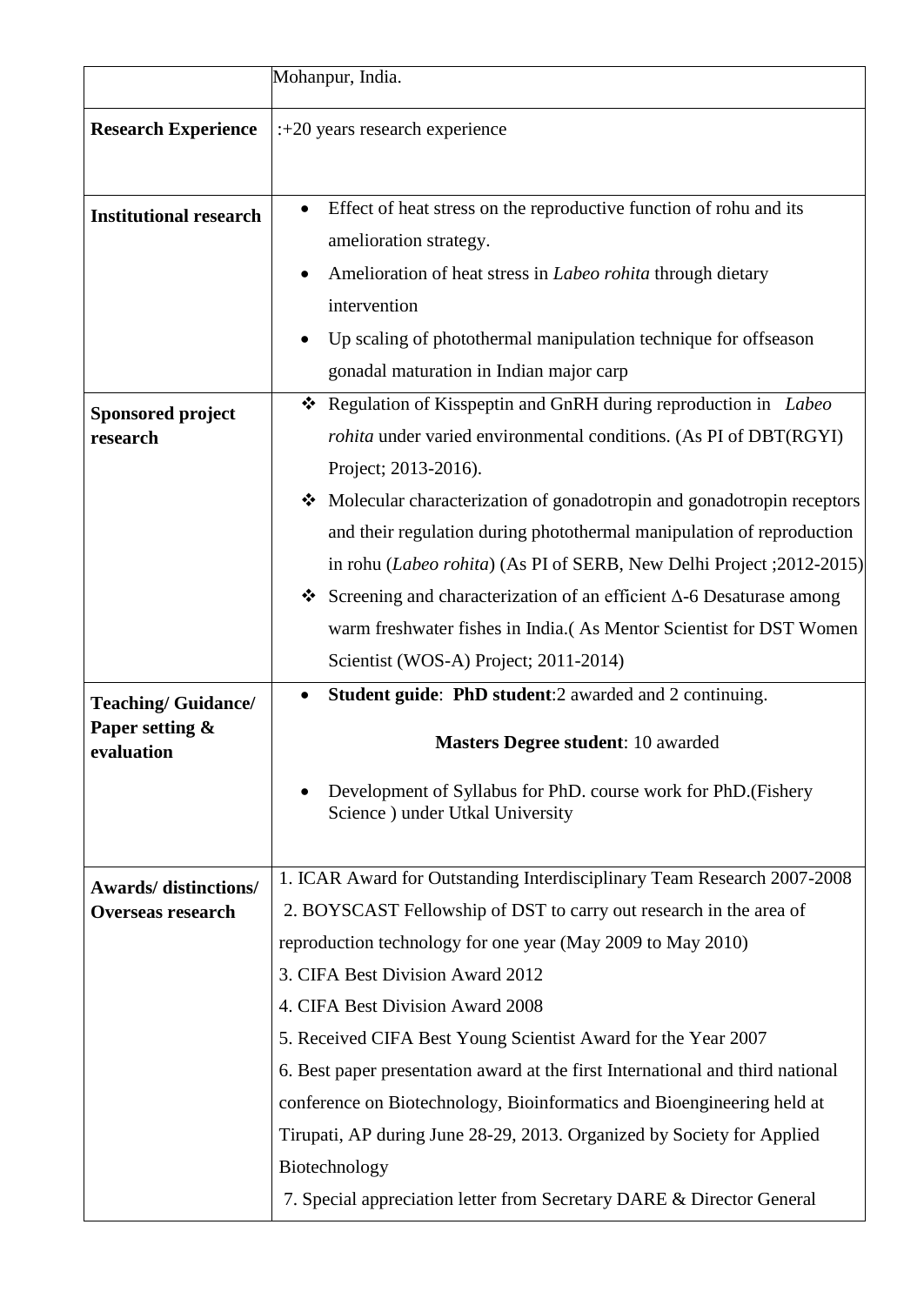|                                        | ICAR for breakthrough in Early Breeding of Rohu during the year 2007 and                                                                                                                                                                                                                                                                                                                                                                                                                                                                                                                                                                                                                                                                                                                                                                                                                                                                                                                                                                                                                                                        |
|----------------------------------------|---------------------------------------------------------------------------------------------------------------------------------------------------------------------------------------------------------------------------------------------------------------------------------------------------------------------------------------------------------------------------------------------------------------------------------------------------------------------------------------------------------------------------------------------------------------------------------------------------------------------------------------------------------------------------------------------------------------------------------------------------------------------------------------------------------------------------------------------------------------------------------------------------------------------------------------------------------------------------------------------------------------------------------------------------------------------------------------------------------------------------------|
|                                        |                                                                                                                                                                                                                                                                                                                                                                                                                                                                                                                                                                                                                                                                                                                                                                                                                                                                                                                                                                                                                                                                                                                                 |
|                                        | 2008                                                                                                                                                                                                                                                                                                                                                                                                                                                                                                                                                                                                                                                                                                                                                                                                                                                                                                                                                                                                                                                                                                                            |
|                                        | 8. Special appreciation letter from Deputy Director General (FY) ICAR for                                                                                                                                                                                                                                                                                                                                                                                                                                                                                                                                                                                                                                                                                                                                                                                                                                                                                                                                                                                                                                                       |
|                                        | the work on "Cloning of GTH and GnRH genes" during the year 2006-07                                                                                                                                                                                                                                                                                                                                                                                                                                                                                                                                                                                                                                                                                                                                                                                                                                                                                                                                                                                                                                                             |
|                                        | 9. Junior Research Fellowship during M. Sc. (Animal Physiology) course in                                                                                                                                                                                                                                                                                                                                                                                                                                                                                                                                                                                                                                                                                                                                                                                                                                                                                                                                                                                                                                                       |
|                                        | 1995. 10. Qualified in ICAR Net and ASRB examination 1997                                                                                                                                                                                                                                                                                                                                                                                                                                                                                                                                                                                                                                                                                                                                                                                                                                                                                                                                                                                                                                                                       |
|                                        |                                                                                                                                                                                                                                                                                                                                                                                                                                                                                                                                                                                                                                                                                                                                                                                                                                                                                                                                                                                                                                                                                                                                 |
| <b>Areas of current</b>                | ❖ Molecular endocrinology                                                                                                                                                                                                                                                                                                                                                                                                                                                                                                                                                                                                                                                                                                                                                                                                                                                                                                                                                                                                                                                                                                       |
| research                               | ❖ Reproductive biotechnology                                                                                                                                                                                                                                                                                                                                                                                                                                                                                                                                                                                                                                                                                                                                                                                                                                                                                                                                                                                                                                                                                                    |
|                                        | ❖ Environmental Endocrinology                                                                                                                                                                                                                                                                                                                                                                                                                                                                                                                                                                                                                                                                                                                                                                                                                                                                                                                                                                                                                                                                                                   |
|                                        | ❖ Nutrigenomics                                                                                                                                                                                                                                                                                                                                                                                                                                                                                                                                                                                                                                                                                                                                                                                                                                                                                                                                                                                                                                                                                                                 |
|                                        |                                                                                                                                                                                                                                                                                                                                                                                                                                                                                                                                                                                                                                                                                                                                                                                                                                                                                                                                                                                                                                                                                                                                 |
| <b>Membership/position</b><br>/Referee | > Life member of The Indian Science Congress Association, Kolkata,<br>India                                                                                                                                                                                                                                                                                                                                                                                                                                                                                                                                                                                                                                                                                                                                                                                                                                                                                                                                                                                                                                                     |
|                                        | $\triangleright$ Life member of Society for Reproductive Biology and Comparative<br>Endocrinology, Chennai, India                                                                                                                                                                                                                                                                                                                                                                                                                                                                                                                                                                                                                                                                                                                                                                                                                                                                                                                                                                                                               |
|                                        | $\triangleright$ Life member of The Indian Society for Study of Animal<br>Reproduction, Izatnagar, Bareilly, India                                                                                                                                                                                                                                                                                                                                                                                                                                                                                                                                                                                                                                                                                                                                                                                                                                                                                                                                                                                                              |
|                                        | $\triangleright$ Life member of Association of Aquaculturist, Bhubaneswar, India                                                                                                                                                                                                                                                                                                                                                                                                                                                                                                                                                                                                                                                                                                                                                                                                                                                                                                                                                                                                                                                |
| <b>Publications</b>                    |                                                                                                                                                                                                                                                                                                                                                                                                                                                                                                                                                                                                                                                                                                                                                                                                                                                                                                                                                                                                                                                                                                                                 |
| <b>List of Research publications</b>   |                                                                                                                                                                                                                                                                                                                                                                                                                                                                                                                                                                                                                                                                                                                                                                                                                                                                                                                                                                                                                                                                                                                                 |
| (only Referred<br>articles)            | 1. Avinash Pradhan, Madhusmita Nayak, Mrinal Samanta, Rudra Prasanna<br>Panda, Suresh Chandra Rath, Shiba Shankar Giri, Ashis Saha*.2018.<br>Gonadotropin receptors of Labeo rohita: Cloning and characterization of<br>full length cDNAs and their expression analysis during annual<br>reproductive cycle. General and Comparative Endocrinology. 263: 21–31.<br>(* Corresponding author).<br>2. Madhusmita Nayak, Avinash Pradhan, Mrinal Samanta, Shiba Shankar<br>Giri, Ashis Saha* 2018. Molecular characterization, tissue distribution<br>and differential nutritional regulation of putative Elov15 elongase in silver<br>barb (Puntius gonionotus). Comparative Biochemistry and Physiology,<br>Part B: 217, 27-39. (* Corresponding author).<br>3. Madhusmita Nayak, Ashis Saha*, Avinash Pradhan, Mrinal Samanta,<br>Tapan K. Mohanty, Shiba Shankar Giri .2018. Influence of dietary lipid<br>levels on growth, nutrient utilization, tissue fatty acid composition and<br>desaturase gene expression in silver barb (Puntius gonionotous)<br>fingerlings. Comparative Biochemistry and Physiology, Part B 226:18- |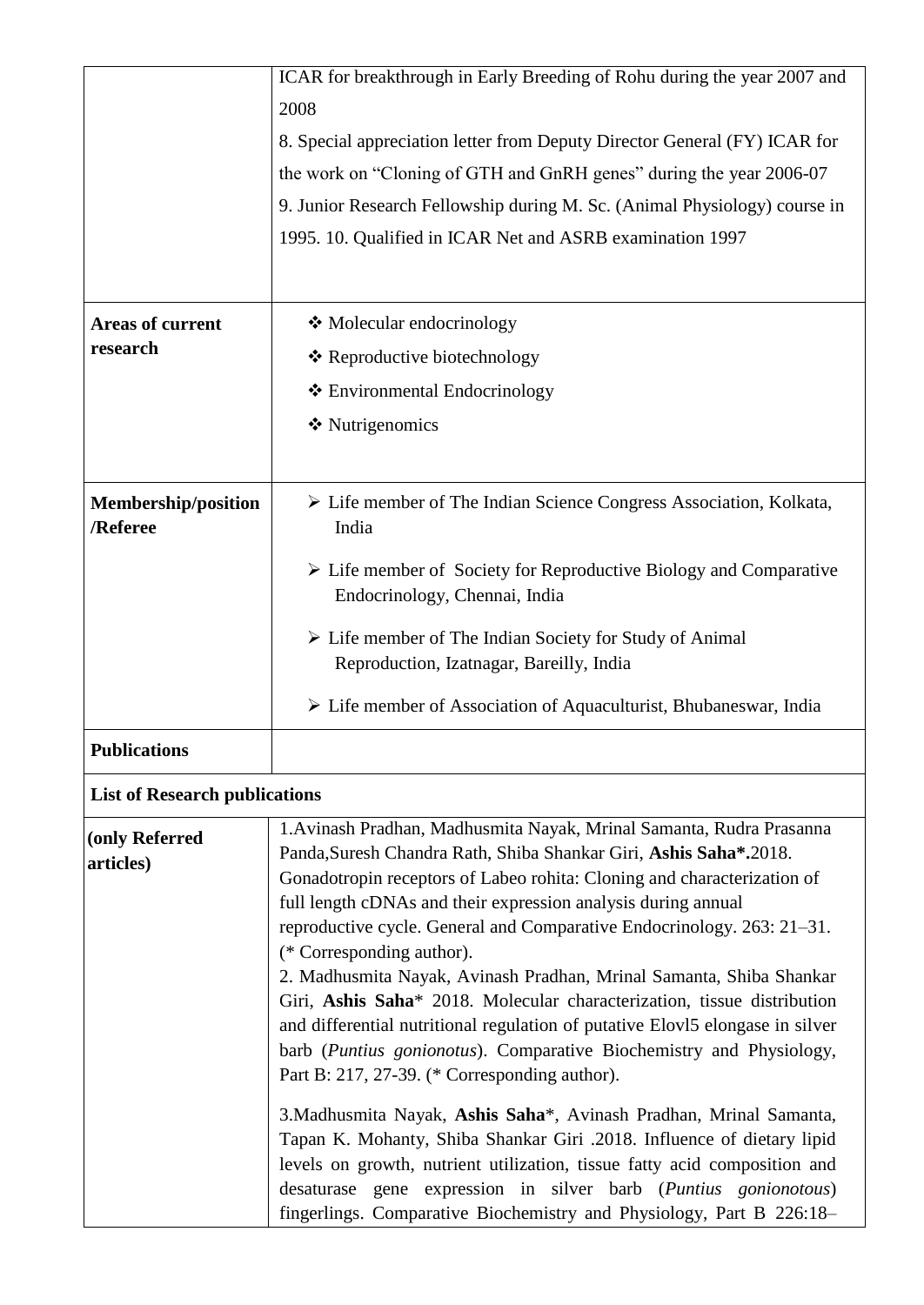25. (\* Corresponding author).

4. Alok Kumar Giri, Mahismita Paichha, **Ashis Saha**, Surajit Das,· Mrinal Samanta.2018. Lrcasp9 shares similarity in structural motifs with human caspase-9 and is activated following bacterial infection and anti-viral vaccination. 3 Biotech . 8:340.

5.Madhusmita Nayak, **Ashis Saha\* ,** Avinash Pradhan, Mrinal Samanta, Shiba Shankar Giri.2017. Dietary fish oil replacement by linseed oil: Effect on growth, nutrient utilization, tissue fatty acid composition and desaturase gene expression in silver barb (*Puntius gonionotus)* fingerlings. Comparative Biochemistry and Physiology, Part B 205:1–12. (\* Corresponding author).

6. Avinash Pradhan, Suresh Chandra Rath and **Ashis Saha\*.**2017 . Molecular characterization and expression analysis of gonadotrophic αsubunit hormone in rohu (*Labeo rohita*). International Journal of Fisheries and Aquatic Studies 2017; 5(1): 23-28. (\* Corresponding author) .

7. S.K. Sahoo, S. Ferosekhan\*, A. Saha, S.S. Giri and M. Paramanik. Embryonic and larval development of an endangered catfish, *Horabagrus brachysoma.* Indian J. Anim. Res. 51(1);15-20.

8.**Ashis Saha**\*, Avinash Pradhan ,Sushmita Sengupta,, Madhusmita Nayak, Mrinal Samanta, Lakshman Sahoo, Shiba Shankar Giri.2016. Molecular characterization of two *kiss* genes and their expression in rohu (*Labeo rohita*) during annual reproductive cycle. Comparative Biochemistry and Physiology, Part B.191:135-145.

 9. Ferosekhan S, Sahoo SK, Giri SS, **Saha A** and Paramanik M. 2016. Embryonic and Larval Development of Yellow Tail Catfish, *Pangasius pangasius.* J Aquac Res Development .6:343.

 10. **Madhusmita Nayak**, Ashis Saha, Shiba Shankar Giri(2015). Fatty acid profile of fillet and liver and proximate composition of *Puntius gonionotus* and *Puntius sarana*.Indian J. Anim. Nutr. 32 (4): 433-438.

 11. Chinmayee Mohapatra, Swagat Patra, Rudra Prasanna Panda, Ramya Mohanta, **Ashis Saha**, Jitendra Nath Saha, Kanta Das Mahapatra , Pallipuram Jayashankar and Hirak Kumar Barman. 2014. Gene structure and identification of minimal promoter of Pou2 expressed in spermatogonial cells of rohu carp, *Labeo rohita*. Molecular Biology Reports. 41: 4123-4132.

 12.Biplab Sarkar.Surya Prakash Netam,Arabinda Mahanty,**Ashis Saha**,Ranadhir Bosu,K. K. Krishnani. 2014. Toxicity evaluation of chemically and plant derived silver nanoparticles on zebrafish (*Danio rerio*). Proc. Natl. Acad. Sci., India, Sect. B Biol. Sci . 84(4): 885–892.

13. Biplab Sarkar, Arabinda Mahanty, **Ashis Saha**, Arttatrana Pal, Partha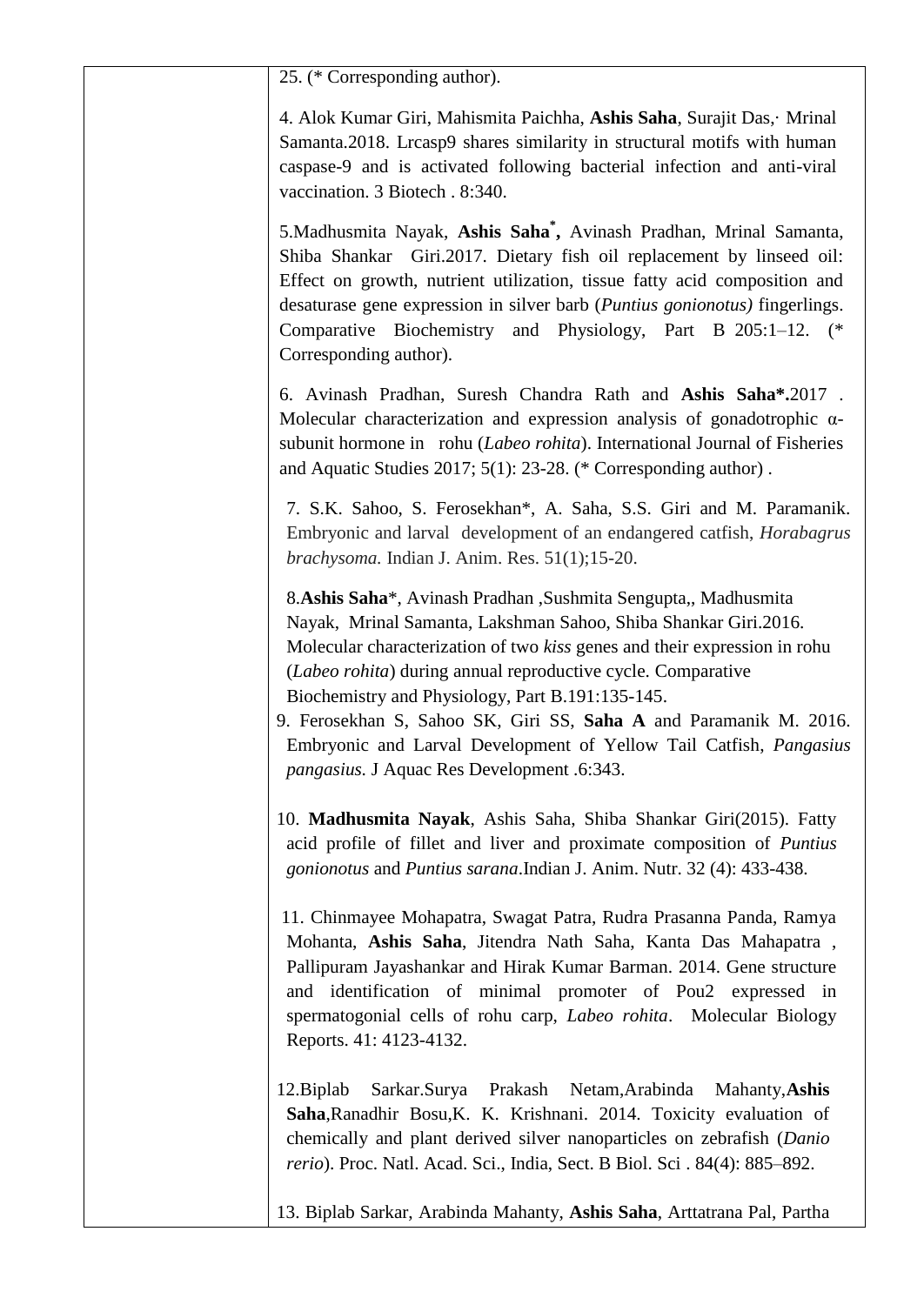|                     | Bandyapadhyay, Sampad Kumar Sarkar, Subhendu Adhikari and S.<br>Ayyappan. 2014. Impact of cypermethrin and carbofuran on the ovarian<br>cycle of the Indian major carp, Labeo rohita (Hamilton). Proc. Natl.<br>Acad. Sci., India, Sect. B Biol. Sci. 84(4): 989-996.                                                                                                                                                                                                                               |
|---------------------|-----------------------------------------------------------------------------------------------------------------------------------------------------------------------------------------------------------------------------------------------------------------------------------------------------------------------------------------------------------------------------------------------------------------------------------------------------------------------------------------------------|
|                     | 14. Rakesh Kumar Majhi, Ashutosh Kumar, Manoj Yadav, Nirlipta<br>Swain, Shikha Kumari, Ashis Saha, Avinash Pradhan, Luna Goswami<br>, Somdatta Saha, Luna Samanta, Apratim Maity, Tapas Kumar Nayak,<br>Subhasis Chattopadhyay, Chitra Rajakuberan, Abhishek Kumar, and<br>Chandan Goswami.2013. Thermosensitive ion channel TRPV1 is<br>endogenously expressed in the sperm of a fresh water teleost fish (Labeo<br><i>rohita</i> ) and regulates sperm motility. Channels(Austin). 7(6): 483-492. |
|                     | 15. S. K. Sarkar, A. Saha, S. Dasgupta, S. Nandi, D. K. Verma, P.<br>Routray, C. Devaraj, J. Mohanty, N. Sarangi, A. E. Eknath and S.<br>Ayyappan Photothermal manipulation of reproduction in Indian major<br>carp: a step forward for off-season breeding and seed production.<br>Current Science, 99(7): 960-964.                                                                                                                                                                                |
|                     | Sahoo, S.S.Giri, A.Saha,<br>S.Chandra,<br>16.<br>S. K.<br>A.K.sahu<br>&<br>N.Sarangi.2007. Embryonic<br>development of the<br>spiny eel,<br>Mastacembelus aculeatus (Bloch, 1786). Indian J.Fish., 54(3); 333-337.                                                                                                                                                                                                                                                                                  |
|                     | Saha Ashis, G.T. Sharma,<br>17.D.S.Arathy,<br>A.C.Majumdar<br>and<br>M.S.Chauhan.2004.Efffect of specific gravity of cultured medium on in<br>vitro embryo development in buffalo. Reproduction, Fertility and<br>Development. 16(1-2):253.                                                                                                                                                                                                                                                         |
|                     | 18. Mahendra Singh, J.R.khan and Ashis Saha.2001. Circulatory levels<br>of immunoglobulin in bromocryptine administered murrah buffaloes<br>during early lactation. Indian J.Anim.Res.35 (1): 77-78.                                                                                                                                                                                                                                                                                                |
|                     | 19.A.Saha and M.Singh.1998.Plasma hormones, blood metabolites, milk<br>yield and composition in early lactation of buffaloes treated with<br>bromocryptine.AJAS.11 (4): 368-374.                                                                                                                                                                                                                                                                                                                    |
|                     | 20. Mahendra Singh, Ashis Saha and J.R.Khan. 1998. Metabolic<br>hormones profile of bromocryptine treated buffaloes during early<br>lactation.Inter.J.Anim.sci.13: 169-172.                                                                                                                                                                                                                                                                                                                         |
| <b>Patent</b>       | Patent Title: "A method and an apparatus for developing gonadal maturity in<br>carp". Indian Patent number: 275820.                                                                                                                                                                                                                                                                                                                                                                                 |
| <b>Book Chapter</b> | Ashis Saha, S.C.Rath, S.S.Giri.2014. Kisspeptin in fish. In: Text book of<br>Advances in Biochemistry and Biotechnology Vol.2 (Eds Biplab Sarkar and<br>C. Chakraborty.                                                                                                                                                                                                                                                                                                                             |
|                     | Ashis Saha, S.C.Rath.2015. Indian major carps are no longer seasonal<br>breeder. In: International Training Manual on Fish breeding Technology.                                                                                                                                                                                                                                                                                                                                                     |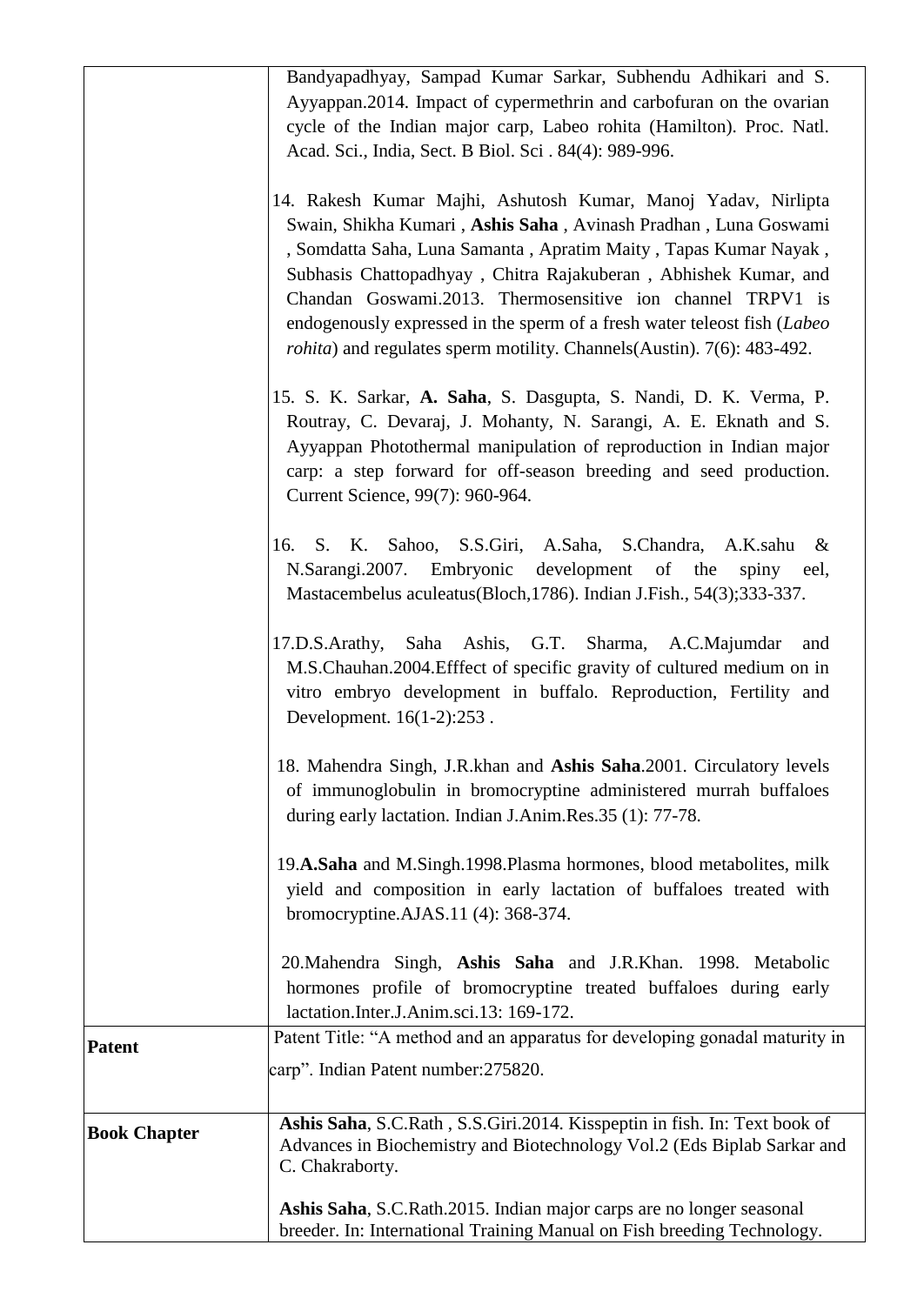|                                        | Ashis Saha.2015Application of nutrigenomics in aquaculture. In: Training<br>Manual of Summer school on "Advance tools for genetic improvement of<br>aquaculture species: an integrated approach".                                                                                               |
|----------------------------------------|-------------------------------------------------------------------------------------------------------------------------------------------------------------------------------------------------------------------------------------------------------------------------------------------------|
|                                        | Ashis Saha.2013. Hormonal regulation of digestive function in fish. In:<br>Training Manual of Summer school on "Sustainable fish feeds and<br>nutraceuticals to grow health promoting fish".                                                                                                    |
|                                        | Ashis Saha, S.C.Rath.2012.Off-season breeding in Indian major carps. In:<br>Quality fish seed production through brood fish management in SARC<br>countries (Eds K. Dasmahaptra, P.Routray, N.K.Barik, P.Jayasankar)                                                                            |
| <b>NCBI GenBank Data</b><br>submission | Saha, A., Pattanaik S., Pradhan, A and Nayak, M.2017. Labeo rohita<br>Kiss1receptor (Kiss1r) mRNA, partial CDS. (GenBank Acc No# MF663196)                                                                                                                                                      |
|                                        | Khalkho, N., Pradhan, A., Nayak, M. and Saha, A. 2017. Labeo rohita<br>tachykinin 3 (tac3) mRNA, partial cds. (GenBank Acc No# KY751704).                                                                                                                                                       |
|                                        | Nayak, M., Saha, A., Pradhan, A. and Giri, S.S. 2017. Barbonymus gonionotus<br>fatty acid elongase (ELO) mRNA, partial cds. (GenBank Acc No#<br>KY751703)                                                                                                                                       |
|                                        | Saha, A., Pradhan, A., Parija, S.R., Nayak, M. and Giri, S.S. 2016. Rohu<br>gonadotropin alpha subunit mRNA, complete cds (GenBank Acc No#<br>KU743471)                                                                                                                                         |
|                                        | Saha, A., Baral, S., Sengupta, S., Pradhan, A. and Giri, S.S. 2014. Catla catla<br>kisspeptin 2 (kiss2) mRNA, partial cds (Acc No# KM212969).<br>Saha, A., Sengupta, S., Baral, S., Pradhan, A. and Giri, S.S. 2014. Catla catla<br>kisspeptin 1 (kiss1) mRNA, partial cds. (Acc No# KM212970). |
|                                        | Saha, A., Sengupta, S., Pradhan, A., Sahoo, L. and Giri, S.S. 2014. Labeo rohita<br>type II gonadotropinreleasing hormone (cGnRH-II) mRNA, partial cds (Acc<br>No#KM232907).                                                                                                                    |
|                                        | Saha, A., Sengupta, S., Pradhan, A., Sahoo, L. and Giri, S.S. 2014. Labeo rohita<br>salmon-type gonadotropin-releasing hormone (sGnRH) mRNA, complete cds.<br>(Acc No#KM232908).                                                                                                                |
|                                        | Saha, A., Sengupta, S., Pradhan, A., Nayak M., Sahoo, L. and GIRI, S.S. 2013.<br>Labeo rohita kisspeptin1 (kiss1) mRNA, partial cds (GenBank Acc<br>No#KF737179).                                                                                                                               |
|                                        | Saha, A., Sengupta, S., Pradhan, A., Nayak M. and Giri, S.S. 2013. Molecular<br>characterisation of Kisspeptin 2 of rohu, <i>Labeo rohita</i> (GenBank Acc No<br>#KF695115).                                                                                                                    |
|                                        | Sankar, K., Saha, A. and Pradhan, A.2013. Labeo rohita clone AS-actv activin<br>beta B subunit precursor, mRNA, complete cds. (GenBank Acc<br>No#KF709697).                                                                                                                                     |
|                                        | Saha, A., Pradhan, A., Pattanaik, S.S. and Giri, S.S. 2012. Molecular<br>characterization of Rohu Luteinizing Hormone Receptor(LHR). (GenBank<br>Acc No #JX678284).                                                                                                                             |